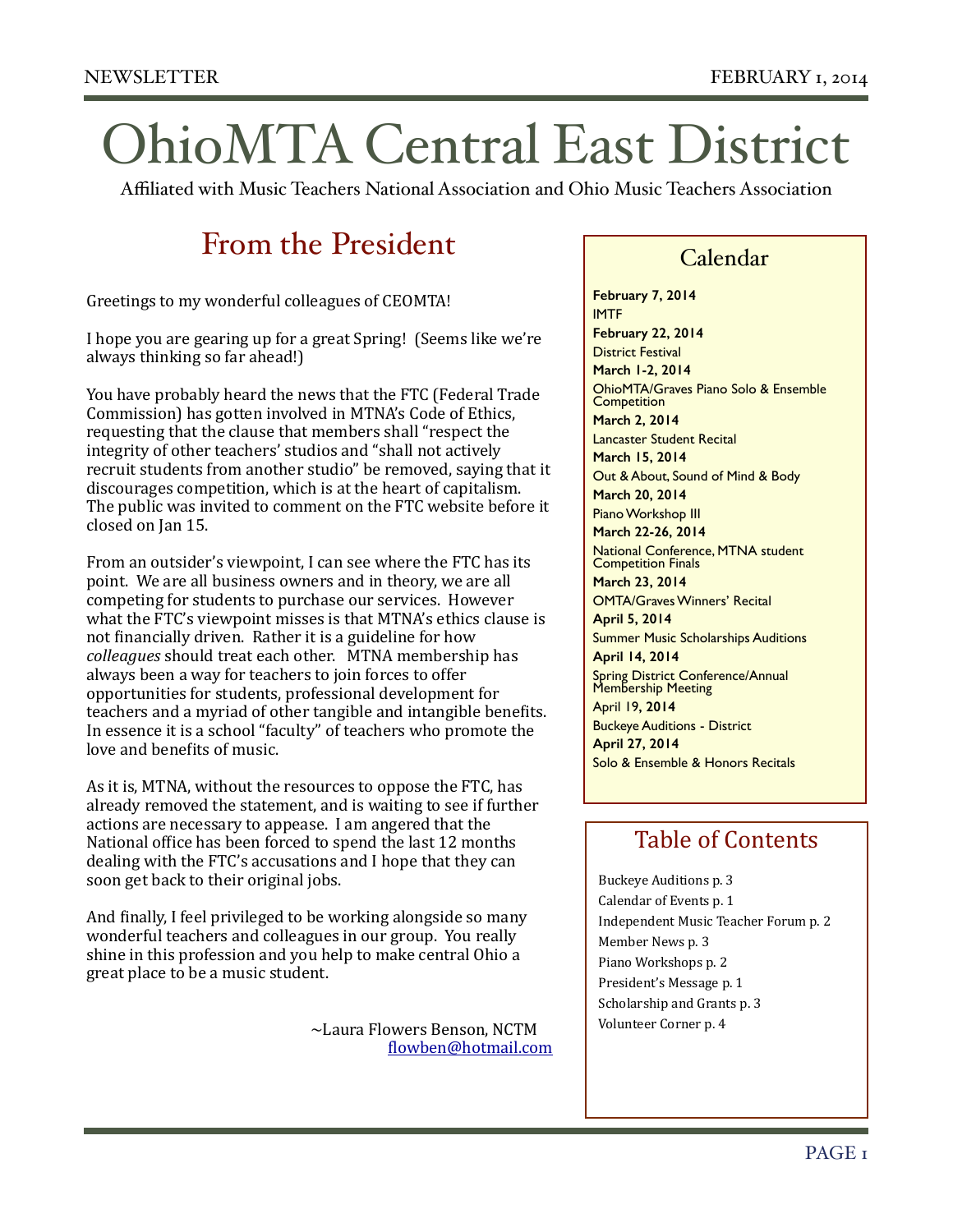## Piano Workshop

WORKSHOP III Join us on Thursday, March 20 10:00 am - 12:00 pm at Graves Piano & Organ Company featuring

### **Guan Changxin**, Piano

Professor from China Conservatory of Music in

### Beijing

in

# *Care About the Grade of Your Performance? Then Grade Your Own Practice*

Admission is free. Click HERE for details. ~Gulimina Mahamuti, NCTM

### IMTF

#### IMTF TO FOCUS ON TEACHING STUDENTS WITH AUTISM

The February 7, 2014, 10 a.m. the IMTF will meet at Lynn Singleton's Studio, 3327 N. High St., Columbus, 43202. (See directory for more information.) Most of us have taught or will teach students on the Autism spectrum and this IMTF forum will provide a great opportunity to share ideas and to learn more about teaching piano to these students.

As an opening to our discussion we will hear a presentation by **Amber Bruns**, senior Piano Pedagogy student at Capital University. The topic of her Honors Research paper has been "Teaching Techniques for Special Students: ADHD and Autism in the Studio." After graduation, Amber is hoping to continue her education in a Music Therapy program. Amber has grown up in Columbus and, as former student of **Sharon Walton**, she has participated in many OMTA activities. Come and support one of our newest OMTA members.

#### Please RSVP to Sharon Walton, NCTM at

skrwalton@gmail.com or  $614-451-4820$ . In case of bad weather, call Sharon before 8:45 to check the status of the event. Parking on High Street is permitted but may be a problem on official snow emergency days.

### New and Renewed Members

Please update your Directory with the following members as of December 2013. Welcome new and renewed members!  $\sim$  Susan Treer, Membership Chair

#### **Monica Rose Beatty**

92 East Beaumont Rd Columbus, OH 43214 (614) 262-9401 mrbeatty@columbus.rr.com Piano

**Baolu Chen**  2780 Noble Rd Cleveland Heights, OH 44121 (216) 502-0698 baolu.chen1982@gmail.com Student Member

**Peng-Hsin Chen**  1260 Windham Rd Upper Arlington, OH 43220 (614) 884-3833 pchenmusic@gmail.com Piano, Composition

**Mary E. Daly-Moore**  5648 Spohn Court Westerville, OH 43081 (614) 898-5286 morpham@ameritech.net Voice, Suzuki Piano, Preschool Music

**Alice Driscoll**  905 Babbington Court Westerville, OH 43081 (614) 890-4155 cpdris@hotmail.com Piano

**JoAnn Koh-Baker**  Music Dept. 800 Martinsburg Rd Mount Vernon, OH 43050 (740) 392-6868 ext. 30 jkoh@mvnu.edu Piano, Theory, Music History **Megan Colleen Rainey**  35 Park Street Ashville, OH 43103 (614) 581-3847 rainey.52@buckeyemail.osu.edu Student Member

**Julie Riegle**  999 Boyne Court Reynoldsburg, OH 43068 (614) 860-0589 jyajayare@yahoo.com Piano

**Julie A Sheline**  1024 Grandon Avenue Bexley, OH 43209 (513) 910-7335 julie.sheline@gmail.com Music Education, Piano, Voice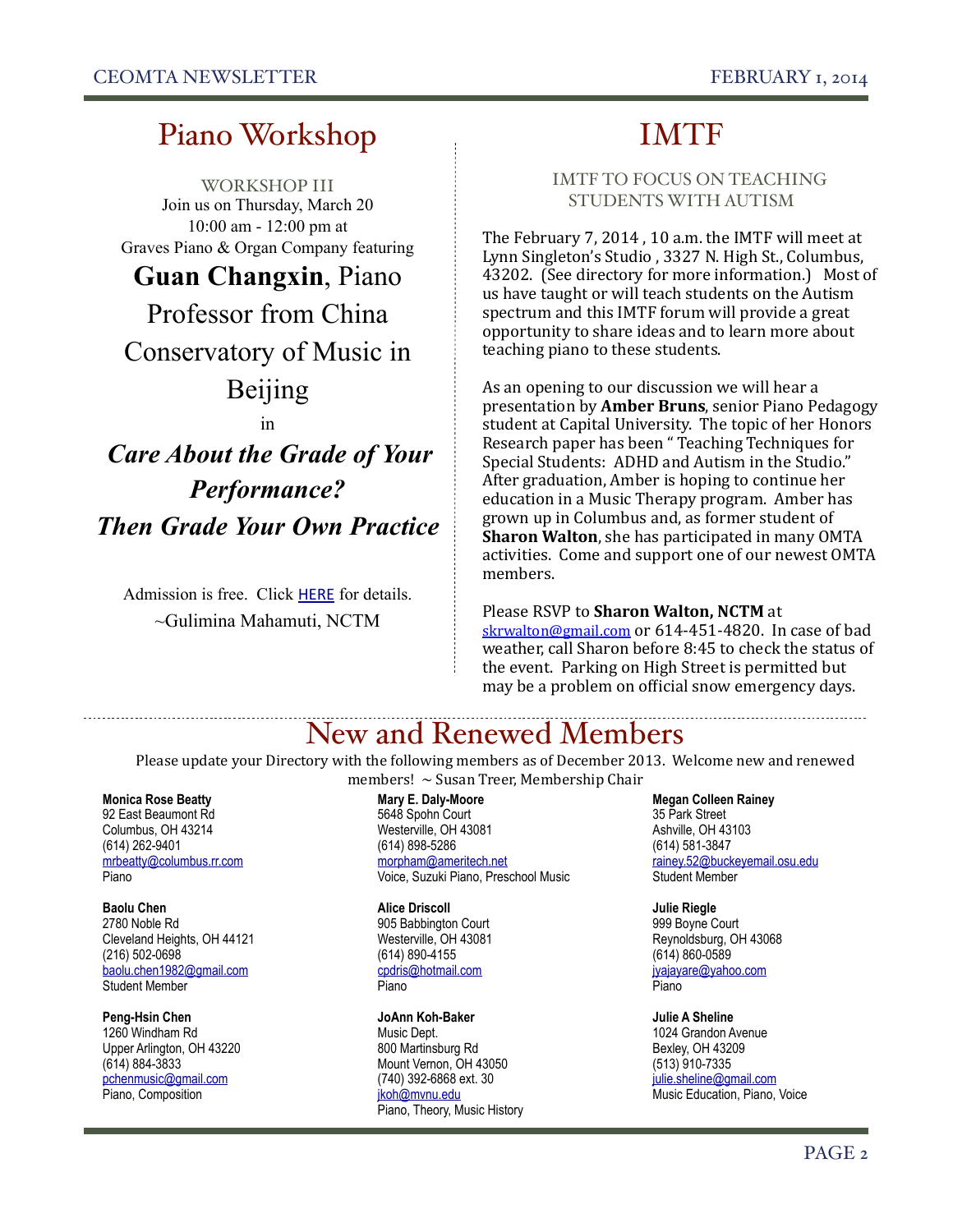# Scholarship & Grant Funds Available

In October, the OhioMTA Central East District announced new scholarships for our students and teachers. The funding is made possible through a partnership with the Beverly A Rawles (BAR) Fund for Music Education of the Columbus Foundation. All members are encouraged to read over the guidelines and to apply if they have a student in need.

#### **Available to Students: Student Assistant Fund**

Guidelines:

- 1. Funds are intended for a student or students in difficult financial circumstances.
- 2. The student, 18 years and under, has studied for at least two years.
- 3. The student follows assignments and has great interest in learning.
- 4. There is adequate family involvement, support, and commitment to a good music education.
- 5. There are extenuating circumstances resulting in stress on the family finances which interfere with the best outcome for the student.
- 6. The request must come from the teacher and will be paid directly to the teacher. He or she is asked to use it in an organized and systematic way as they see fit to enable the music education of this student to go forward.
- 7. Once the funds are awarded, the teacher has 60 days to submit a written report to the President, detailing how the money was spent.
- 8. No application fee for MTNA members. There is a \$25 application fee for non-member teachers.

#### **Procedure for Application to the Student Assistance Fund**

- 1. Contact the Central East District President to see if funds are still available for the year.
- 2. Teacher may request up to \$300, but it may only be partially awarded.
- 3. All requests will be reviewed by the Finance Committee which will make the final decision.
- 4. The teacher should make a written request providing documentation detailing the situation. Include name and age of the student and a description of the history and circumstances. If there are reasons to protect the identity of the family, leave off last names.

#### **For Teachers: An additional Professional Development Grant**

A grant of \$200 for 2014 will be managed by the existing Grants for Professional Development program. First consideration of this new grant will be given to a teacher who wishes to take lessons in order to improve their teaching skills. See the Directory or http://www.ceomta.org/teacher-events/grants-for-professional-development for information on how to apply.

The Central East District is so grateful to Beverly Rawles and the Columbus Foundation for this exciting new endeavor.

## Buckeye Auditions

The Buckeye Auditions 2014 for Central East District will be held on Saturday, April 19, 2014. Please note that it is the Easter weekend. The postmark deadline is Friday, February 28. Check your Directory or click on the links for more information. http://www.ceomta.org/student-events/buckeye-auditions http://www.ohiomta.org/buckeye-auditions.html

### Out and About

Out and About has been cancelled for the remainder of this school year due to ongoing construction at Riverside Hospital.

 $\sim$ Melissa Robol, NCTM